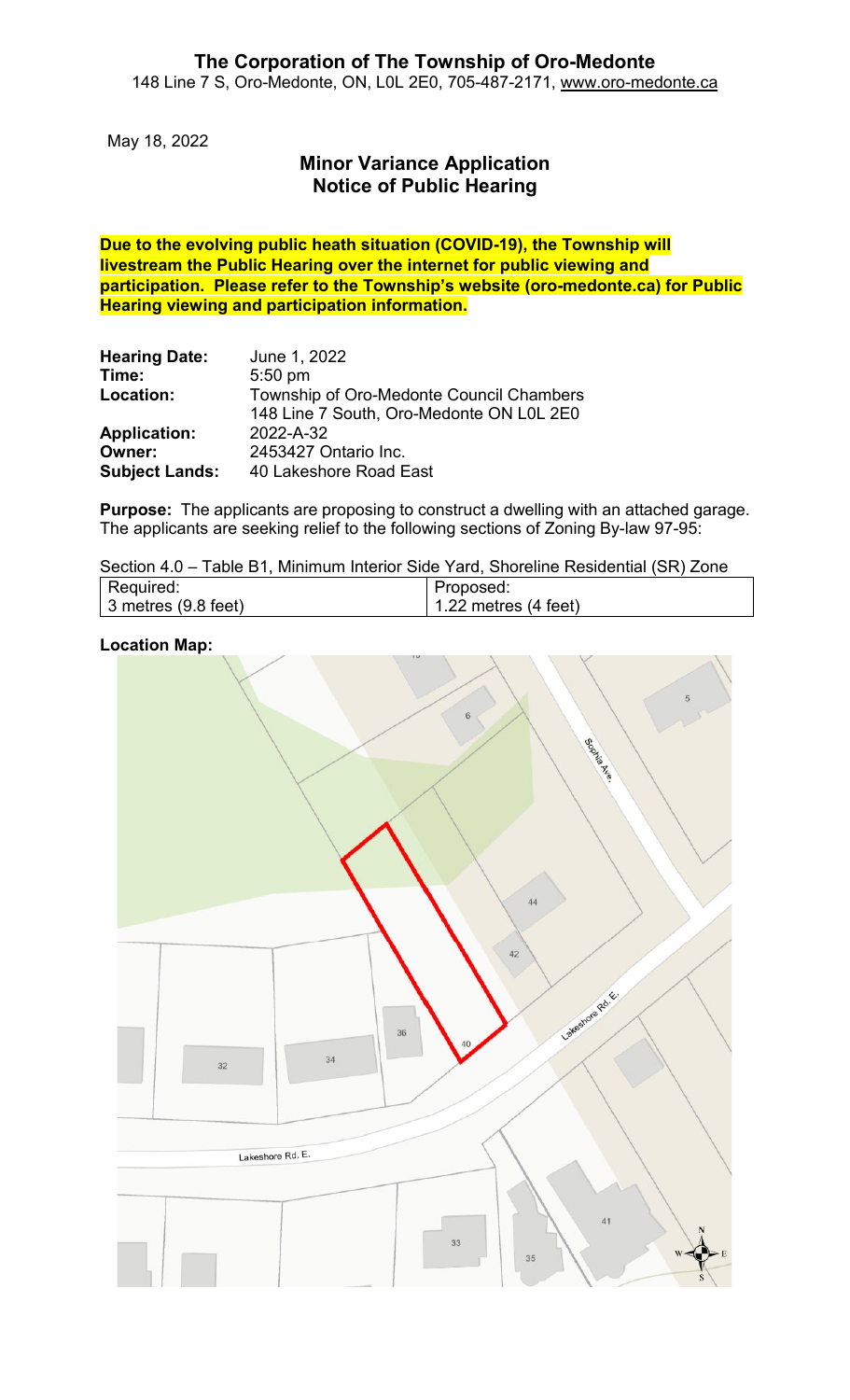#### **Have Your Say:**

Input on the application is welcome and encouraged. For specific details regarding public participation during the meeting please check the Township website at [https://www.oro](https://www.oro-medonte.ca/municipal-services/planning-information)[medonte.ca/municipal-services/planning-information.](https://www.oro-medonte.ca/municipal-services/planning-information)

Written submissions can be made by:

- 1. Emailed to [planning@oro-medonte.ca](mailto:planning@oro-medonte.ca) prior to or during the Public Hearing;
- 2. Dropped in the drop box at the Township Administration Office on Line 7 South;
- 3. Faxed to (705) 487-0133; or,
- 4. Mailed through Canada Post.

If a person or public body does not make oral submissions at the public hearing or make written submissions prior to the decision on this application, and subsequently submits an appeal of the decision, the Ontario Land Tribunal (OLT) may dismiss the appeal. If you wish to be notified of the decision of the Township of Oro-Medonte in respect to the application, you must make a written request.

Individuals who submit letters and other information to Council and its advisory bodies should be aware that all information, including contact information, contained within their communications may become part of the public record and may be made available through the agenda process, which includes publication on the Township's website.

Written submissions/requests should be directed to:

Township of Oro-Medonte 148 Line 7 South Oro-Medonte, Ontario L0L 2E0 Attn: Secretary Treasurer, Development Services [planning@oro-medonte.ca](mailto:planning@oro-medonte.ca)

#### **More Information:**

For further information, please contact the Secretary-Treasurer during regular office hours Monday to Friday 8:30 a.m. to 4:30 p.m. A copy of the Staff Report will be available to the public on May 27, 2022 on the Township's Web Site: [www.oro-medonte.ca](http://www.oro-medonte.ca/) or from the Development Services Department.

Andy Karaiskakis Secretary-Treasurer

#### **Applicant's Site Plan (detail):**

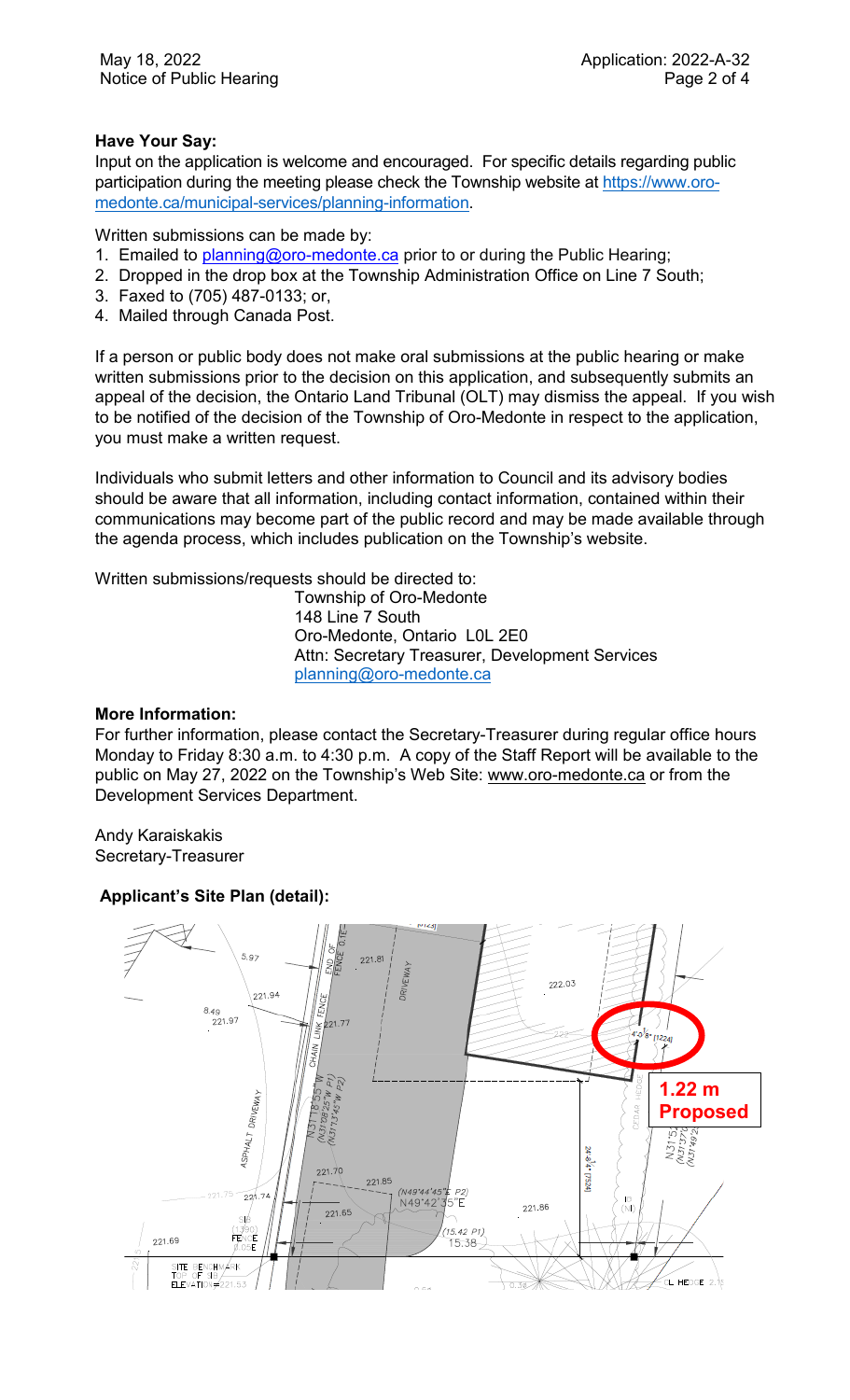May 18, 2022 Notice of Public Hearing

### **Applicant 's Site Plan:**